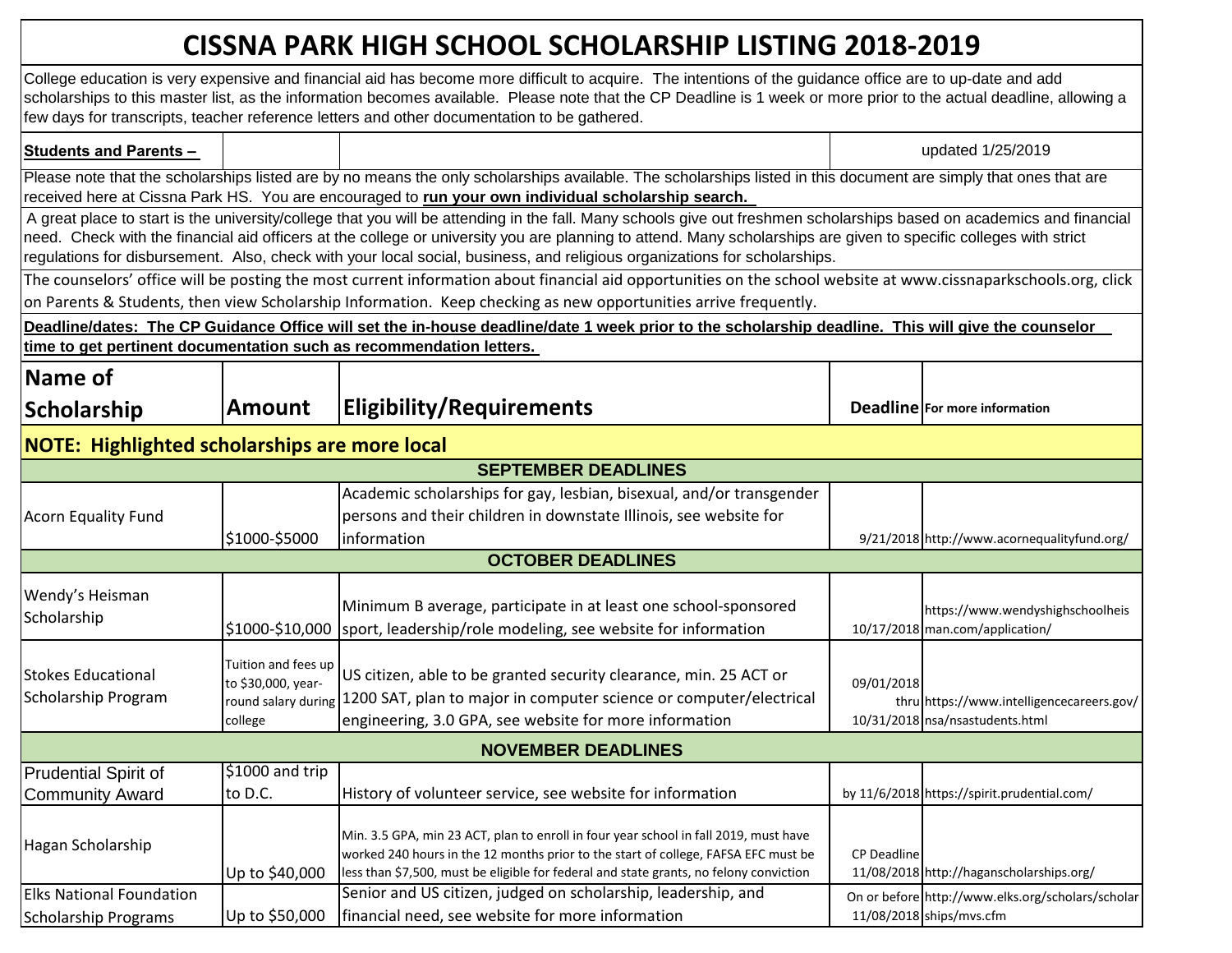| <b>CISSNA PARK HIGH SCHOOL SCHOLARSHIP LISTING 2018-2019</b>                                  |                                          |                                                                                                                                                                                                                                                                                                                                                                                     |                                                               |                                                                                    |  |
|-----------------------------------------------------------------------------------------------|------------------------------------------|-------------------------------------------------------------------------------------------------------------------------------------------------------------------------------------------------------------------------------------------------------------------------------------------------------------------------------------------------------------------------------------|---------------------------------------------------------------|------------------------------------------------------------------------------------|--|
| <b>DECEMBER DEADLINES</b>                                                                     |                                          |                                                                                                                                                                                                                                                                                                                                                                                     |                                                               |                                                                                    |  |
| Golden Apple Scholar                                                                          | Up to \$23,000<br>in tutition<br>support | Must be planning to become a teacher with a willingness to work in<br>Illinois, US citizen and IL resident, graduate in 2019, min. 2.5 GPA,<br>SAT of 1110 or higher and mim. 26 on writing or ACT of 22 or higher<br>and min. 6 on writing, completed application and interview process,<br>see website for information                                                            | Priority<br>deadline<br>12/1/2018                             | https://www.goldenapple.org/apply                                                  |  |
| <b>Burger King Scholars</b>                                                                   | Range from                               | Min. 2.5 GPA, have a active leadership in serving community, HS<br>senior or Burger King employee or child of BK employee, see website<br>\$1,000-\$50,000 for more information                                                                                                                                                                                                     | 12/15/2018 program/                                           | https://bkmclamorefoundation.org/w<br>10/15/2018 - ho-we-are/burger-king-scholars- |  |
| Kankakee Iroquois<br><b>Educational Office</b><br><b>Professionals (KIEOP)</b><br>Scholarship | one \$500 and<br>one \$1000<br>award     | Plan to pursue an office-related business career (preference for<br>education field), must have completed two or more business<br>education classes, plan to attend college full time, completed<br>application, transcript, essay, 3 letter of recommendation, see<br>application for more information                                                                             | <b>CP Deadline</b><br>12/21/2018<br>Postmarked by             | 12/28/2018 Get application from Mrs. Marshall                                      |  |
| <b>AXA Achievement</b><br>Scholarship                                                         | up to \$25,000                           | HS senior planning to enroll FT in a 2 or 4 yr college or university for<br>the 2019-20 academic year; recipients school receives \$1,000                                                                                                                                                                                                                                           | through                                                       | 12/18/2018 www.axa-achievement.com                                                 |  |
| Illinois Association of<br>Aggregate Producers<br><b>Education Foundation</b><br>Scholarship  | \$2,000                                  | Will attend college full-time, plan to major in a curriculum<br>compatible with a career in aggregates industry (e.g. civil<br>engineering, engineering science, environmental engineering,<br>environmental science, geology, geological engineering, mineral                                                                                                                      |                                                               | http://www.iaap-<br>12/21/2018 aggregates.org/education.htm                        |  |
| <b>TEACH Outdoors, Inc.</b>                                                                   | \$500                                    | Must attend a college, university or trade school full time during 19-20<br>school year, completed application, 1-2 page essay about a<br>memorable outdoor experience, IL resident, minimum 3.0 GPA, see<br>application for more information                                                                                                                                       | <b>CP Deadline</b><br>12/21/2018<br>Postmarked by<br>1/1/2019 | for questions:<br>Amandaraingness@teachoutdoors.or                                 |  |
| TEACH Outdoors, Inc.,<br>Joyce Betz Memorial<br>Scholarship                                   | \$1,000                                  | Must be an IL 4-H participant, must attend a college, university or<br>trade school full time during 19-20 school year, completed application,<br>1-2 page essay describing what being a mentor means to you and how<br>you will continue to mentor others throughout your life, IL resident,<br>minimum 3.0 GPA, letter of recommendation, see application for more<br>information | <b>CP</b> Deadline<br>12/21/2018<br>Postmarked by<br>1/1/2019 | for questions:<br>Amandaraingness@teachoutdoors.or                                 |  |
| Thomas H. Moore Illinois<br><b>Electric Cooperatives (IEC)</b><br><b>Memorial Scholarship</b> | \$1,500                                  | 12 various \$1,500 scholarships; 6 to sons/daughters of Illinois<br>cooperative members; or 5 to Illinois electric coop employees<br>children; 1 to a student going to lineworker's school, see website for<br>more info                                                                                                                                                            | <b>CP Deadline:</b>                                           | 12/21/2018 www.eiec.org/community                                                  |  |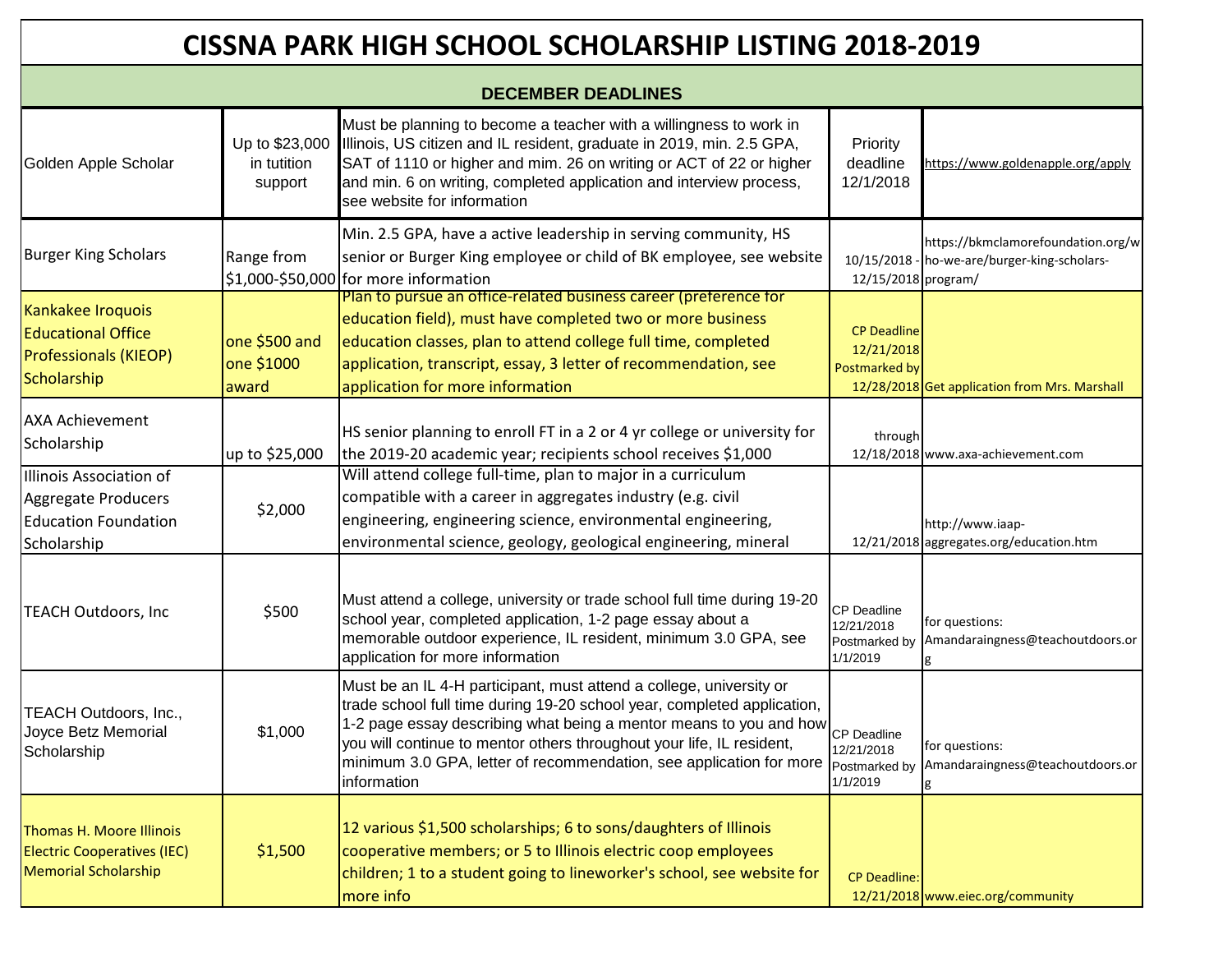| CISSNA PARK HIGH SCHOOL SCHOLARSHIP LISTING 2018-2019                 |                                                            |                                                                                                                                                                                                                                                                                                                                                                                   |                    |                                                                                                                                           |  |
|-----------------------------------------------------------------------|------------------------------------------------------------|-----------------------------------------------------------------------------------------------------------------------------------------------------------------------------------------------------------------------------------------------------------------------------------------------------------------------------------------------------------------------------------|--------------------|-------------------------------------------------------------------------------------------------------------------------------------------|--|
| College Raptor                                                        |                                                            | \$2,500 financial need; other criteria may apply                                                                                                                                                                                                                                                                                                                                  | 12/24/2018 rship   | before www.CollegeRaptor.com/2500Schola                                                                                                   |  |
| <b>GE-Reagan Foundation</b><br>Scholarship Program                    | \$10,000-<br>\$40,000                                      | Demonstrate leadership, drive, integrity & citizenship, min. 3.0 GPA,<br>US citizen, SH senior, enroll full-time at a four-year college, see<br>website for information                                                                                                                                                                                                           |                    | https://www.reaganfoundation.org/e<br>ducation/scholarship-programs/ge-<br>10/16/18 - reagan-foundation-scholarship-<br>1/4/2019 program/ |  |
|                                                                       |                                                            | <b>JANUARY DEADLINES</b>                                                                                                                                                                                                                                                                                                                                                          |                    |                                                                                                                                           |  |
| <b>Operating Engineers</b><br>Local #841 - Apprentice<br>opportunity  |                                                            | Applicant at least 18 and have HS diploma or GED; physically<br>able to perform the work of the trade; apply in person at 3<br>locations (Terre Haute IN; Vincennes IN or Oakwood IL);<br>applications must be picked up in person                                                                                                                                                |                    | 1/2/19 - http://www.iuoelocal841.com or call<br>1/31/19 Oakwood office 217-354-4858                                                       |  |
| <b>Helena Acres HomeGrown</b><br><b>Scholarship Program</b>           |                                                            | graduating HS senior pursuing a 2 or 4 year degree in an ag or<br>\$1,000 science major                                                                                                                                                                                                                                                                                           | <b>CP Deadline</b> | 1/24/2019 www.helenahomegrown.com                                                                                                         |  |
| <b>CBAI Foundation for</b><br><b>Community Banking</b><br>Scholarship | up to \$4000<br>plus \$500 for<br>your school              | Illinois HS Senior who is sponsored by a CBAI member bank;<br>Application form, background information form, essay, one<br>paragraph responses                                                                                                                                                                                                                                    |                    | 1/24/2019 See counselor for application                                                                                                   |  |
| <b>EIEC Youth to Washington</b><br><b>Trip</b>                        | <del>que ou outre descript</del><br>to Washington,<br>D.C. | HS Senior son/daughter of EIEC member                                                                                                                                                                                                                                                                                                                                             | $1/24/2019$ /      | CP Deadline http://www.eiec.org/community/ytw                                                                                             |  |
|                                                                       |                                                            | <b>FEBRUARY DEADLINES</b>                                                                                                                                                                                                                                                                                                                                                         |                    |                                                                                                                                           |  |
| HomeStar Customer<br>Scholarship                                      |                                                            | Varies but 12th grade student whose parent or grandparent is a customer of<br>more than HomeStar Bank and Financial Services; has a 2.5 cumulative GPA and<br>\$1,000 plans to enroll full-time at a 2- or 2-year school                                                                                                                                                          | <b>CP Deadline</b> | 2/1/2019 www.HomeStarBank.com                                                                                                             |  |
| American Legion Auxiliary<br>Scholarships                             | Varies                                                     | 1. Children of Warriors National President's Scholarship (requires brief<br>statement of military service parent or grandparent)<br>2. Ada<br>Mucklestone Scholarship (requires statement of Veteran's Service, essay, list<br>of volunteer activities/hours, etc)<br>3. Past Presidents Parley Nurses Scholarship (enrolled in accredited nursing<br>school or hospital program) |                    | CP Deadline Get applications from Mrs.<br>2/1/2019 Marshall                                                                               |  |
| Illinois PTA Scholarship                                              | \$3,000 and<br>\$2,000                                     | HS seniors in IL public school planning to study education or an<br>education-related field (e.g. librarian, school nurse, school social<br>worker, etc.), min. unweighted 3.0 GPA, transcript, list of activities,<br>completed application, see website for more information                                                                                                    |                    | CP Deadline http://www.illinoispta.org/scholarshi<br>2/7/2019 papplication.html                                                           |  |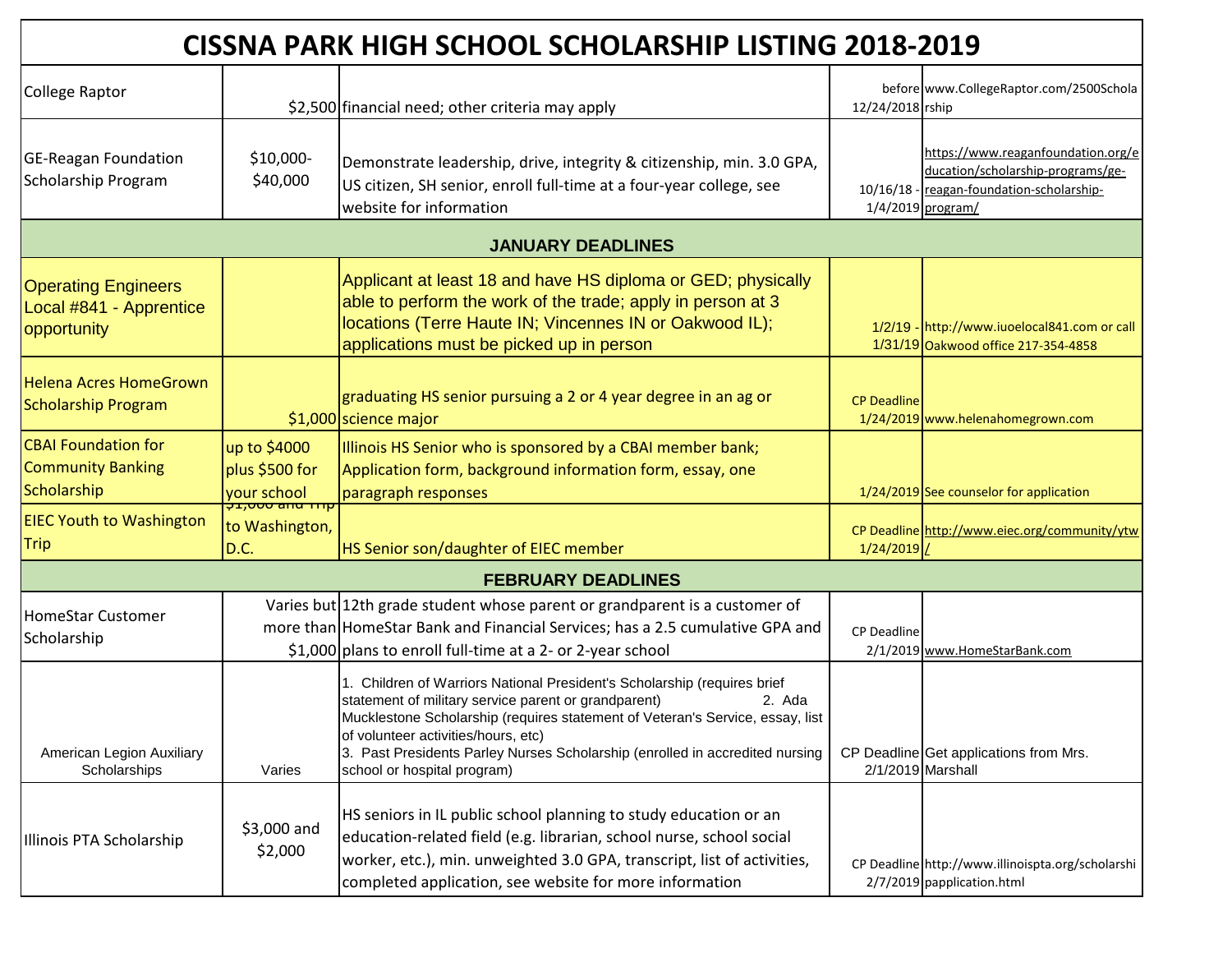| <b>CISSNA PARK HIGH SCHOOL SCHOLARSHIP LISTING 2018-2019</b>                             |                                   |                                                                                                                                                                                                                                                                                                                                                                                         |                                                       |                                                                                       |
|------------------------------------------------------------------------------------------|-----------------------------------|-----------------------------------------------------------------------------------------------------------------------------------------------------------------------------------------------------------------------------------------------------------------------------------------------------------------------------------------------------------------------------------------|-------------------------------------------------------|---------------------------------------------------------------------------------------|
| Illinios DAR Scholarships -<br>General Henry Dearborn<br>American History<br>Scholarship | \$1,000                           | Must be sponsored by IL DAR Chapter (see me for information),<br>completed application, must attend an IL college or university,<br>transcript, 2 letters of recommendation, person biography, list of<br>activities; applicant is committed to a American History major                                                                                                                | To Mrs.<br>Marshall by<br>2/15 DATE<br><b>IS FIRM</b> | See counselor for application                                                         |
| <b>Farm Credit Illinois</b><br>Agriculture Scholarships                                  | \$2,000                           | Illinois college-bound seniors pursuing an agriculture-related career,<br>completed application, essay, photo, academic verification form, see<br>website for more information                                                                                                                                                                                                          | <b>CP Deadline</b>                                    | 2/21/2019 www.farmcreditIL.com/scholarship                                            |
| <b>Illinois AMVETS</b><br>Scholarships                                                   | \$1,000                           | Four scholarships are available for IL high school students who are<br>the child or grandchild of a veteran or active-duty service member:<br>1) Service Foundation<br>2) Trade School (must be accepted in trade school)<br>3) Junior ROTC (must be in Jr. ROTC)<br>4) Sad Sacks Nursing (must be accepted into nursing program)<br>Transcripts, ACT, see website for more information | <b>CP Deadline</b><br>2/21/2019                       | http://ilamvets.org/WhatWeDo/Prog<br>rams/Scholarships/tabid/120/Default.<br>aspx     |
| IIllinois AMVETS Ladies<br><b>Auxiliary Scholarships</b>                                 | \$500                             | Two scholarships are available for IL high school students who are<br>1) Ladies Auxiliary Memorial<br>2) Ladies Auxiliary Worchid (child of a deceased American veteran)<br>Transcripts, ACT, see website for more information                                                                                                                                                          | 2/21/2019 aspx                                        | http://ilamvets.org/WhatWeDo/Prog<br>CP Deadline rams/Scholarships/tabid/120/Default. |
| Golden Apple Scholars of<br>Illinois                                                     | Up to \$23,000<br>over four years | Must be planning on becoming a teacher, must be willing to teach in<br>an Illinois school of need after graduation, min. 22 ACT composite<br>and min. 6 on ACT writing, min. 2.5 GPA, transcript, see application<br>online for more information                                                                                                                                        |                                                       | CP Deadline http://www.goldenapple.org/golden-<br>2/22/19 apple-scholars              |
| 2019 B2SI Scholarship<br>(Back 2 School Illinois)                                        | \$2,500                           | Must be a college-bound high school senior living in Illinois, academic<br>achievement and financial need will be considered as well as<br>leadership in school and community, see website and application for<br>information                                                                                                                                                           | <b>CP Deadline</b><br>2/22/2019                       | http://b2si.org/college-sch                                                           |
| Illinois Odd Fellow-Rebekah<br>Scholarships Program                                      | Unknown                           | Based on need, scholastic standing and ability, IL resident, US citizen,<br>provide proof of need, maintain a C average, completed application,<br>transcript, principal/counselor statement, letter of rec, see<br>website/application for more information                                                                                                                            | CP Deadline https://ioof-<br>2/22/2019                | il.org/programs/scholarships/                                                         |
| Illinois Federation of<br><b>Business Women's Clubs</b>                                  | 6 \$2,000<br>scholarships         | 2019 Female graduating HS senior who has been accepted to an<br>accredited trade school, college or university as a FT fall 2019<br>student; see website for more criteria                                                                                                                                                                                                              | CP Deadline                                           | 2/22/2019 http://www.ifbwc.org/scholarships                                           |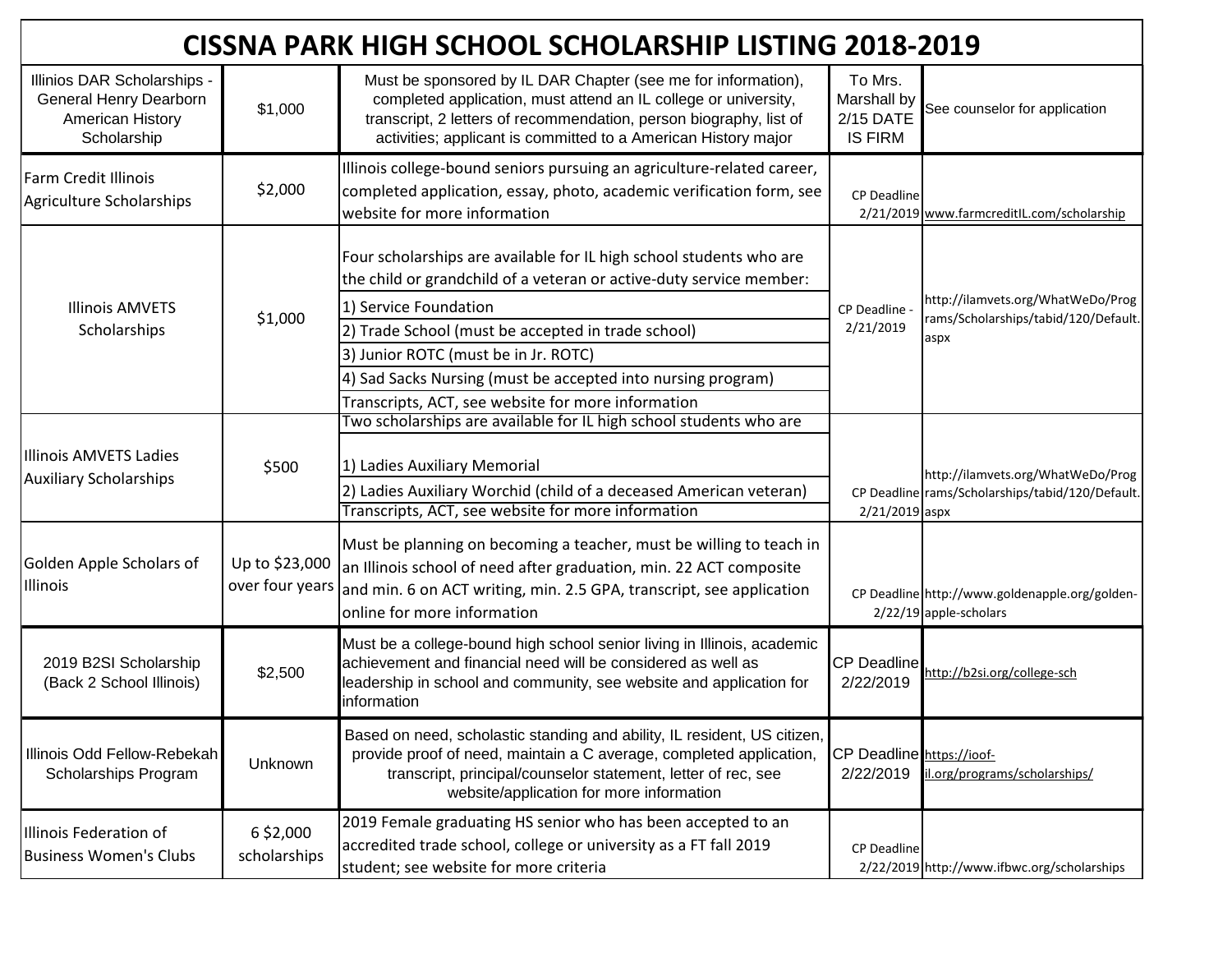| <b>CISSNA PARK HIGH SCHOOL SCHOLARSHIP LISTING 2018-2019</b>                |                               |                                                                                                                                                                                                                                                                                                          |           |                                                                                                                                              |
|-----------------------------------------------------------------------------|-------------------------------|----------------------------------------------------------------------------------------------------------------------------------------------------------------------------------------------------------------------------------------------------------------------------------------------------------|-----------|----------------------------------------------------------------------------------------------------------------------------------------------|
|                                                                             |                               | <b>MARCH DEADLINES</b>                                                                                                                                                                                                                                                                                   |           |                                                                                                                                              |
| HomeStar Hispanic<br>Partnership Scholarship                                | up to \$2,000                 | Resident of KKK or Iroquois County and is of Hispanic or Latino<br>descent; minimum of 2.5/4.0 gpa;                                                                                                                                                                                                      |           | CP Deadline: https://www.homestarbank.com/co<br>3/1/2019 mmunity-programs/scholarships/                                                      |
| Illinois Elks Children's Care<br>PT or OT Majors app                        | up to \$3,000                 | Illinois resident enrolled FT in a recognized PT or OT program.                                                                                                                                                                                                                                          |           | CP Deadline https://ioof-<br>3/1/2019 il.org/programs/scholarships/                                                                          |
| Gibson Area Hospital Health<br><b>Careers Scholarships</b>                  | \$1,000 and<br>\$2,000        | 8 scholarships for students pursuing careers in medical fields (some<br>specific to nursing), application, 2 letters of reference, profile,<br>transcript, see website for information, application requires signatures                                                                                  | 3/2/2019  | CP Deadline https://www.gibsonhospital.org/auxil<br>iary                                                                                     |
| <b>Balloon Association Of</b><br><b>Greater Illinois</b>                    | 4-\$500                       | Illinois Farm Bureau member's child enrolled in agriculture,<br>agribusiness, or an ag-related field                                                                                                                                                                                                     | 3/15/2019 | http://bagiballoon.org/college<br>_scholarship.html                                                                                          |
| <b>National Defense</b><br><b>Transportation Association</b><br>Scholarship | \$4000, \$2500,<br>and \$1500 | HS senior from IL or MO, will enroll FT in a college in NDTA's Central<br>Region, preference for students planning to study in business,<br>transportation logistics, or physical distribution, completed<br>application, HS transcript, ACT scores, 2 recommendations, essay,                           |           | no info for http://www.ndtascottstlouis.org/char<br>2019 ities/scholarship/applicant-info                                                    |
| Kathryn G. Hansen<br>Scholarship                                            | \$500                         | Plan to pursue higher education in the office professional,<br>secretarial, or business-related field in the state of Illinois,<br>involvement in activities, academic achievement, see application for<br>more information                                                                              |           | https://publish.illinois.edu/illi<br>nois-admin-<br>professionals/secretariat-<br>no info for %20scholarship/about-the-<br>2019 scholarship/ |
| <b>Marie Kimmel Memorial</b><br>Scholarship                                 | \$500                         | Iroquois County senior who is active in a Lutheran church in the<br>county, application, transcript, test scores, 3 letters of<br>recommendation, essay, copy of your FAFSA SAR                                                                                                                          |           | CP Deadline See counselor; your email is needed<br>3/22/2019 for a link to the application                                                   |
| Kids' Chance Scholarship                                                    | Undisclosed                   | Must have a parent who has been killed or seriously injured as a result<br>of a work related accident that meets the criteria of the Illinois<br>Workers' Compensation Act and that has resulted in financial need,<br>must be age 16-25, financial need, see website and application for<br>information |           | CP Deadline http://www.kidschanceofillinois.co<br>3/22/2019 m/scholarships.html                                                              |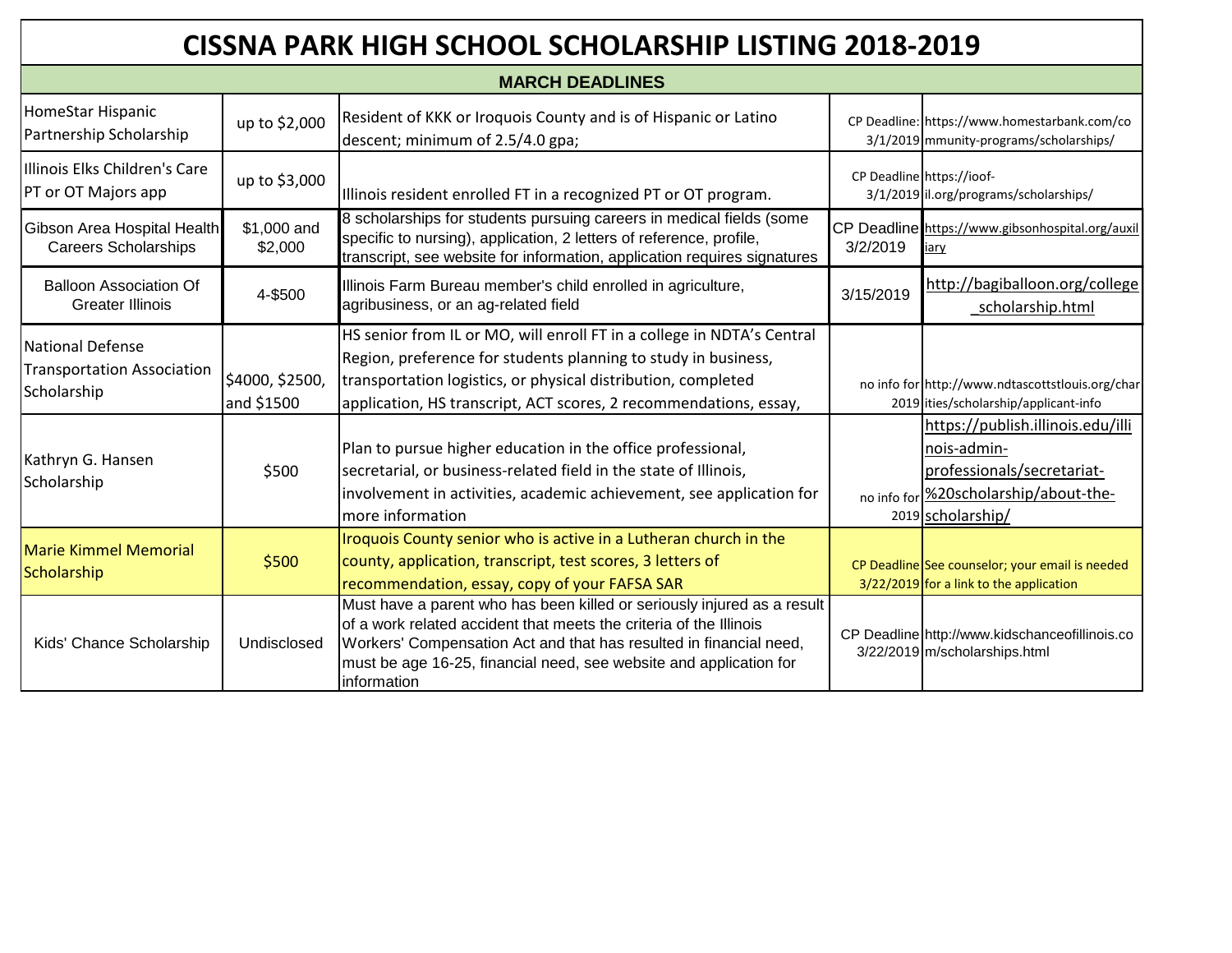| <b>APRIL DEADLINES</b>                                                                                    |                                 |                                                                                                                                                                                                                                                                                                                                            |                     |                                                                        |
|-----------------------------------------------------------------------------------------------------------|---------------------------------|--------------------------------------------------------------------------------------------------------------------------------------------------------------------------------------------------------------------------------------------------------------------------------------------------------------------------------------------|---------------------|------------------------------------------------------------------------|
| <b>Iroquois County Republican</b><br>Women's Club,                                                        | \$500                           | Female senior from Iroquois County, must be at least a 3 year<br>resident of county, U.S. citizen, registered to vote (if 18), letter of<br>recommendation, transcript, application                                                                                                                                                        | no info for         | 2019 See counselor for application                                     |
| Kankakee Area CAP<br>Scholarship, see<br>application for more<br>information                              | \$500                           | For seniors in Iroquois or Kankakee county who are pursuing careers<br>in the sciences, math, health care, or related technologies, min. 3.0<br>GPA, completed application, short essay on future plans                                                                                                                                    | no info for         | 2019 See counselor for application                                     |
| Ford-Iroquois Farm Bureau<br>Foundation Scholarship &<br><b>Skog Family Trust Memorial</b><br>Scholarship | <b>Undisclosed</b>              | For seniors continuing their education in agriculture or an ag-related<br>field, completed application, official transcript                                                                                                                                                                                                                | no info for         | 2019 See counselor for application                                     |
| <b>Iroquois County Law</b><br><b>Enforcement Association</b><br>Scholarship                               | \$1,000                         | Must currently live in Iroquois County, must attend an Illinois college<br>and study in a law enforcement field, must maintain passing grades in<br>college, completed application, photo, letter describing plans for<br>involvement in law enforcement                                                                                   | no info for<br>2019 | See counselor for application                                          |
| Edna A Willms Scholarship                                                                                 | Varies but more<br>than \$1,000 | Senior graduating in Iroquois County and pursuing college or other<br>training, consider academic achievement, character, school/<br>community/ volunteer activities, see website for more information                                                                                                                                     | 4/20/2019           | See counselor for application                                          |
| Hoopeston IGA Scholarship                                                                                 | \$500                           | CPHS senior, been accepted into a college program, have a plan for<br>study, completed application, list of activities, short essay                                                                                                                                                                                                        | 4/20/2019           | See counselor for application                                          |
| <b>Onarga Academy</b><br>Scholarship                                                                      | \$500                           | From one of the designated high schools, completed application,<br>essay about future career, two letters of recommendation, high school<br>transcript, special consideration to students pursuing degrees in<br>psychology, sociology, social services, criminal justice, education or<br>related fields, see application for information | no info for<br>2019 | See counselor for application                                          |
| LaVern and Nola McEntire<br>Lineworker's Scholarship                                                      | \$2,000                         | For a student to attend a lineworker's school conducted by the<br>Association of Illinois Electric Cooperative (AIEC) in conjunction with<br>Lincoln Land Community College, must be related to a rural electric<br>cooperative employee or director or be the child or an electric<br>cooperative member in Illinois                      |                     | CP Deadline https://www.eiec.org/community/s<br>4/23/2019 cholarships/ |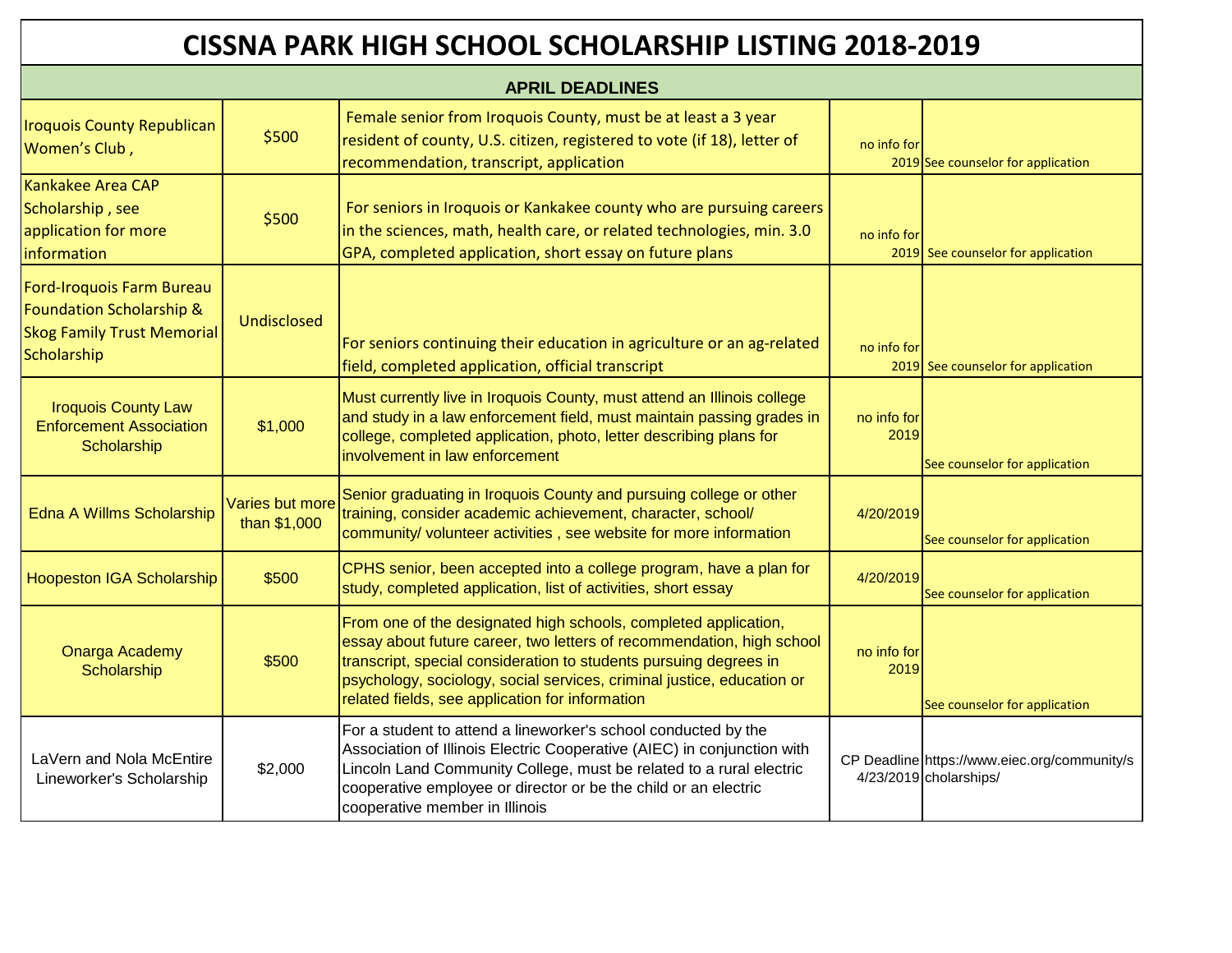| CISSNA PARK HIGH SCHOOL SCHOLARSHIP LISTING 2018-2019                          |               |                                                                                                                                                                                                                                                                                                                                                                                                                                                                                                                                                                                                                                                                                         |           |                                                                                                            |
|--------------------------------------------------------------------------------|---------------|-----------------------------------------------------------------------------------------------------------------------------------------------------------------------------------------------------------------------------------------------------------------------------------------------------------------------------------------------------------------------------------------------------------------------------------------------------------------------------------------------------------------------------------------------------------------------------------------------------------------------------------------------------------------------------------------|-----------|------------------------------------------------------------------------------------------------------------|
| <b>MAY DEADLINES</b>                                                           |               |                                                                                                                                                                                                                                                                                                                                                                                                                                                                                                                                                                                                                                                                                         |           |                                                                                                            |
| UIUC Sigma Phi Epsilon<br><b>Balanced Man Scholarship</b>                      | Undisclosed   | Male planning to attend UIUC, excelled in the areas of scholarhsip,<br>leadership, athletics, and community service during high school, see<br>application for information                                                                                                                                                                                                                                                                                                                                                                                                                                                                                                              | 5/1/2018  | http://www.illinoissigeps.com/scho<br>larships                                                             |
|                                                                                |               | <b>JUNE DEADLINES</b>                                                                                                                                                                                                                                                                                                                                                                                                                                                                                                                                                                                                                                                                   |           |                                                                                                            |
| <b>Horatio Alger National</b><br>Career & Technical<br>Scholarship Program     | Up to \$2,500 | Graduate spring of 2018, enroll in a 2 year or less career or technical<br>degree or certificate program starting in fall 2018, attend a not for<br>profit institution, financial need, see website for information                                                                                                                                                                                                                                                                                                                                                                                                                                                                     |           | https://scholars.horatioalger.org/s<br>6/15/2018 cholarships/about-our-scholarship-<br>programs/technical/ |
|                                                                                |               | <b>JULY DEADLINES</b>                                                                                                                                                                                                                                                                                                                                                                                                                                                                                                                                                                                                                                                                   |           |                                                                                                            |
| The William E. Derry<br>Foundation for Arts in<br><b>Education Scholarship</b> | \$2,500       | Plan to pursue a Bachelor or Arts, Bachelor or Science in Art,<br>Bachelor of Fine Arts, Master of Arts, or Master of Fine Arts, must<br>have a min. 3.0 GPA, must provide a high school transcript, 500 word<br>essay on why you are pursuing a degree in art and how you will apply<br>that degree after your graduation from college, there will also be an in-<br>person or phone interview as part of the process, must submit 1)<br>transcript and 2) essay to derryfoundation@gmail.com by July 15,<br>scholarship recipient will be invited to attend announcement ceremony<br>at the foundation's annual golf outing on August 11, 2018, at Shewami<br>Country Club in Sheldon | 7/15/2018 | Email Andrew Derry at<br>awderry@yahoo.com                                                                 |
| <b>AUGUST DEADLINES</b>                                                        |               |                                                                                                                                                                                                                                                                                                                                                                                                                                                                                                                                                                                                                                                                                         |           |                                                                                                            |
| 2018 Aspiring Nurse<br>Scholarship                                             | \$1,000       | Must be a member of the class of 2018 who plans to be a nurse,<br>should have a track record of academic excellence esp. in science<br>and math, must have a passion to study nursing, completed<br>application form, 500 work essay, see website for information                                                                                                                                                                                                                                                                                                                                                                                                                       |           | https://www.nursingschoolsalman<br>8/31/2018 ac.com/articles/2018-aspiring-<br>nurse-scholarship           |
|                                                                                |               | Online resources for scholarships and college assistance:                                                                                                                                                                                                                                                                                                                                                                                                                                                                                                                                                                                                                               |           |                                                                                                            |
| Illinois Student Assistance Commission (ISAC)                                  |               |                                                                                                                                                                                                                                                                                                                                                                                                                                                                                                                                                                                                                                                                                         |           |                                                                                                            |
| https://secure.whatsnextillinois.org/Default.aspx                              |               |                                                                                                                                                                                                                                                                                                                                                                                                                                                                                                                                                                                                                                                                                         |           |                                                                                                            |
| http://www.collegezone.com/                                                    |               |                                                                                                                                                                                                                                                                                                                                                                                                                                                                                                                                                                                                                                                                                         |           |                                                                                                            |
| <b>Scholarship Searches</b>                                                    |               |                                                                                                                                                                                                                                                                                                                                                                                                                                                                                                                                                                                                                                                                                         |           |                                                                                                            |
| https://www.collegegreenlight.com/                                             |               |                                                                                                                                                                                                                                                                                                                                                                                                                                                                                                                                                                                                                                                                                         |           |                                                                                                            |
| https://myscholly.com/                                                         |               |                                                                                                                                                                                                                                                                                                                                                                                                                                                                                                                                                                                                                                                                                         |           |                                                                                                            |